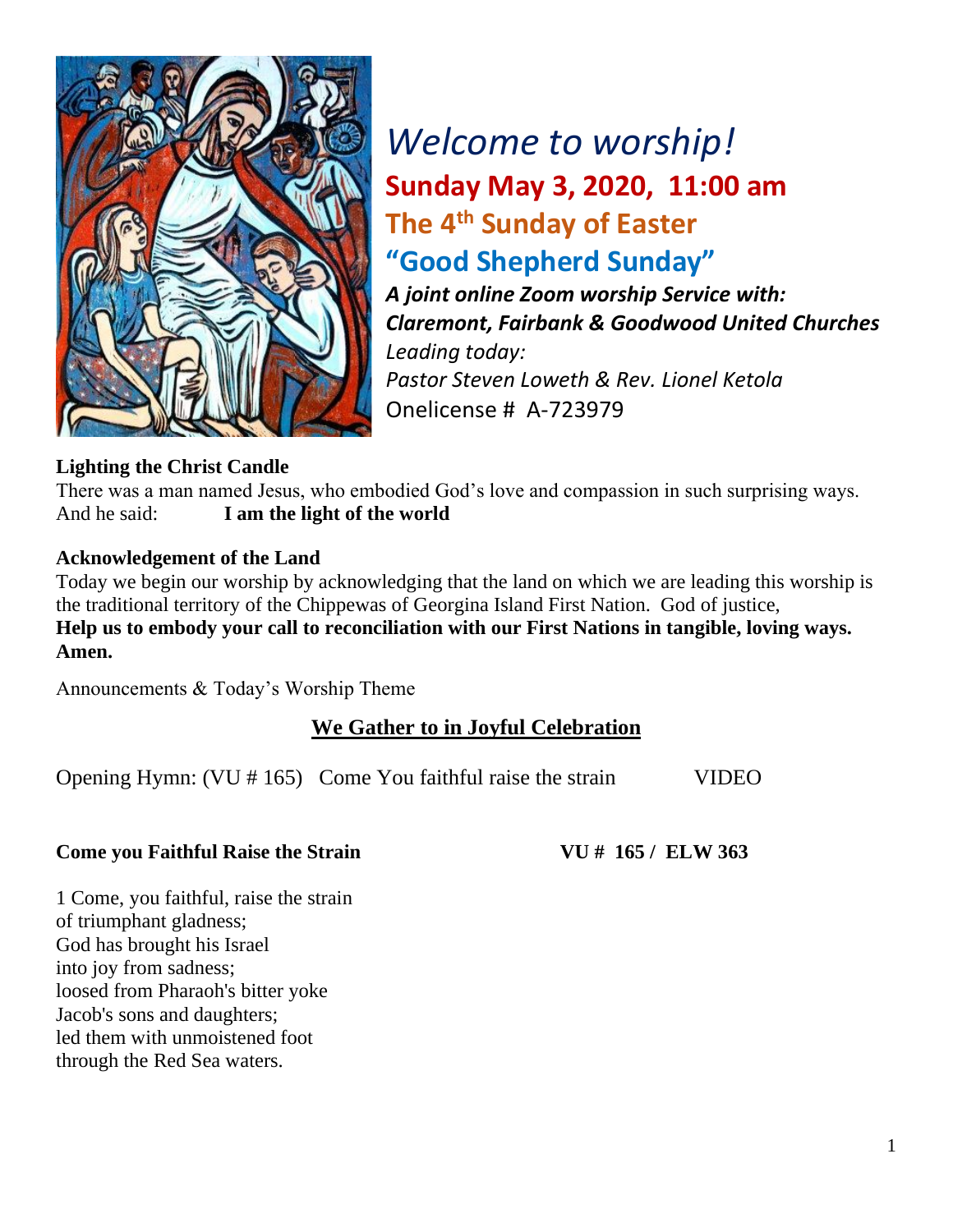2 'Tis the spring of souls today; Christ hath burst his prison, and from three days' sleep in death, as a sun ha s risen; all the winter of our sins, long and dark, is flying from his light, to whom we give laud and praise undying.

3 Now the queen of seasons, bright with the day of splendor, with the royal feast of feasts, comes its joy to render; comes to glad Jerusalem, who with true affection welcomes in unwearied strains Jesus' resurrection.

4 Neither might the gates of death, nor the tomb's dark portal, nor the watchers, nor the seal hold you as a mortal: but today amidst your own you appear, bestowing your deep peace, which evermore passe s human knowing.

5 "Alleuia!" now we cry to our Lord immortal, who, triumphant, burst the bars of the tomb's dark portal; "Alleluia!" with the Son, God the Father praising; "Alleluia!" yet again to the Spirit raising.

#### **Call to Worship**

In the Easter newness and resurrection of this season **There is hope** In the Easter gifts of freedom and joy **There is liberation** In the journeying presence of Jesus our gentle Shepherd **There is healing** In the Easter Table where the Risen One feeds us **There is joy** Alleluia, Christ is Risen! **He is risen indeed! Alleluia!**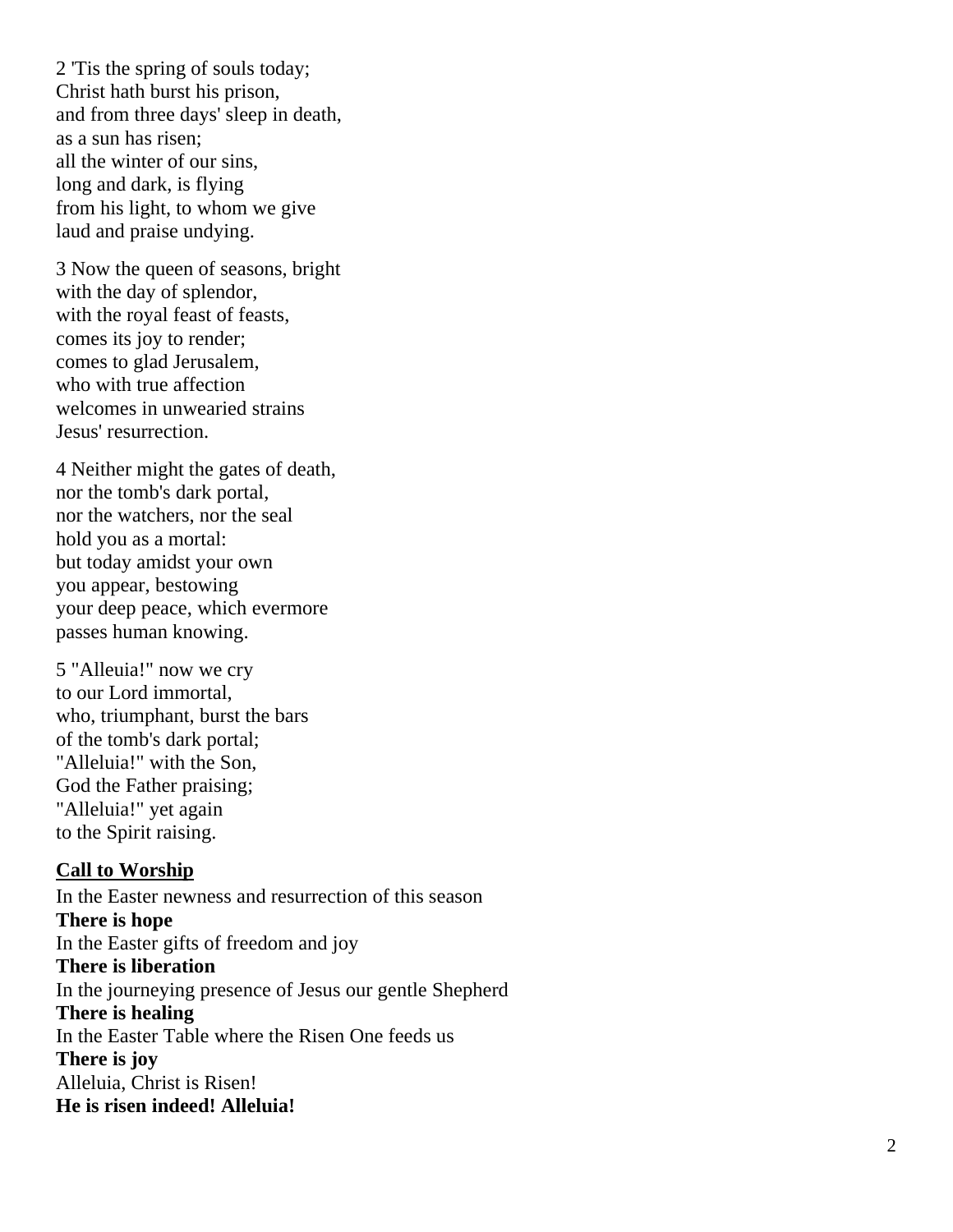**Prayer of the Day** *by: Petrina Boyd*  **Loving Shepherd, you know our names; you care for us. When we face darkness and death, walk beside us. When we hunger for your love, fill us with your presence. When we are fearful, feed us at your table. May we dwell in the house of goodness and mercy all the days of our lives. Amen.**

#### **WE OPEN OUR HEARTS TO THE SPIRIT'S VOICE**

#### **First Reading: Acts 2: 42 – 47**

 $42$ The disciples devoted themselves to the apostles' teaching and fellowship, to the breaking of bread and the prayers. <sup>43</sup>Awe came upon everyone, because many wonders and signs were being done by the apostles.  $44$ All who believed were together and had all things in common;  $45$ they would sell their possessions and goods and distribute the proceeds to all, as any had need. <sup>46</sup>Day by day, as they spent much time together in the temple, they broke bread at home and ate their food with glad and generous hearts, <sup>47</sup>praising God and having the goodwill of all the people. And day by day the Lord added to their number those who were being saved.

Reflection: Rev. Lionel Ketola

Sung Gospel Acclamation VIDEO

#### **The Holy Gospel According to John: (10: 1-10)**

"Very truly, I tell you, anyone who does not enter the sheepfold by the gate but climbs in by another way is a thief and a bandit. <sup>2</sup>The one who enters by the gate is the shepherd of the sheep. <sup>3</sup>The gatekeeper opens the gate for him, and the sheep hear his voice. He calls his own sheep by name and leads them out. <sup>4</sup>When he has brought out all his own, he goes ahead of them, and the sheep follow him because they know his voice. <sup>5</sup>They will not follow a stranger, but they will run from him because they do not know the voice of strangers." <sup>6</sup> Jesus used this figure of speech with them, but they did not understand what he was saying to them. <sup>7</sup>So again Jesus said to them, "Very truly, I tell you, I am the gate for the sheep. <sup>8</sup>All who came before me are thieves and bandits; but the sheep did not listen to them. <sup>9</sup>I am the gate. Whoever enters by me will be saved, and will come in and go out and find pasture. <sup>10</sup>The thief comes only to steal and kill and destroy. I came that they may have life, and have it abundantly.

Reflection: Pastor Steven Loweth

#### **Hymn: The Lord's my Shepherd (VU # 747) VIDEO**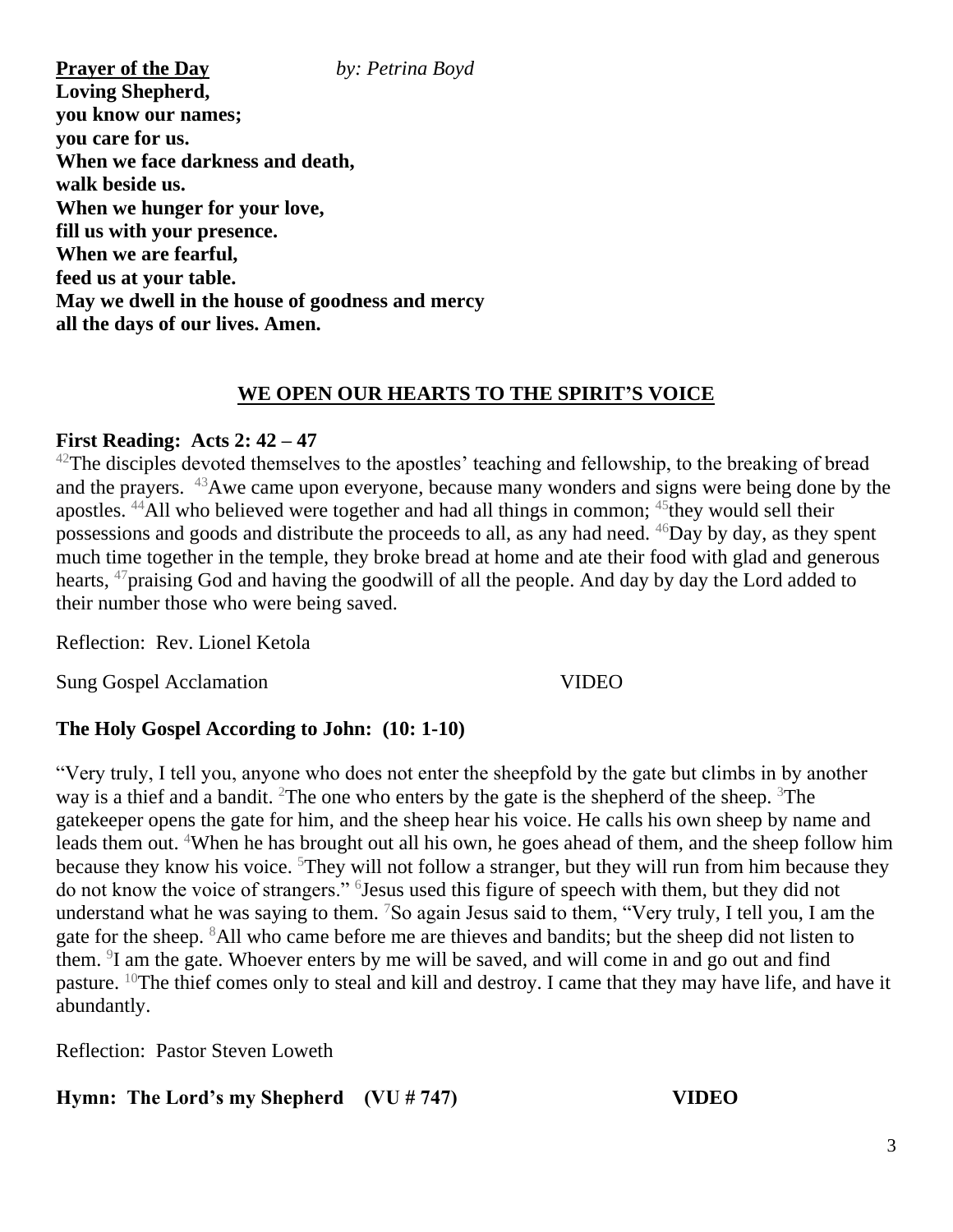Invitation to the Offering

**Prayer of Dedication for the Gifts Gentle Shepherd, you risked everything to walk with us in the way of peace and new life.** 

**And so with joyful hearts we offer our gifts with deep thanksgiving, asking that you use them to heal and transform our broken world with your Easter life.** 

**In Jesus' name. Amen.** 

#### **Prayers of the People**

Gentle Shepherd of our lives, meet us here in this place. Meet us where we are at … whether worried and worn, peaceful and content, remind us that we are all your beloved.

Good Shepherd of us all, teach us to extend your care the world over from the survivors of violence in Sierra Leone, to struggling students in Quebec, to the poor in our community who we support through our food bank donations.

Re-fashion our world into your image - Empowerment for the voiceless, Full dignity for the oppressed and abused, Peace for all who have experienced violence Abundance for the poor. May we discover the gift of our connectedness with one another.

*God in your love, hear our prayer.* 

Gentle Shepherd, in your embrace we find comfort and healing. Today we offer our prayers for all who seek healing of body, mind or spirit, especially: (payers of intercession are added here) *God in your love, hear our prayer*

Loving God, into your hands we commend all for whom we pray, trusting in the presence and care of Jesus our brother and our faithful Shepherd, who taught us to pray, as we sing together:

**Sung Lord's Prayer** *VU # 959 VIDEO*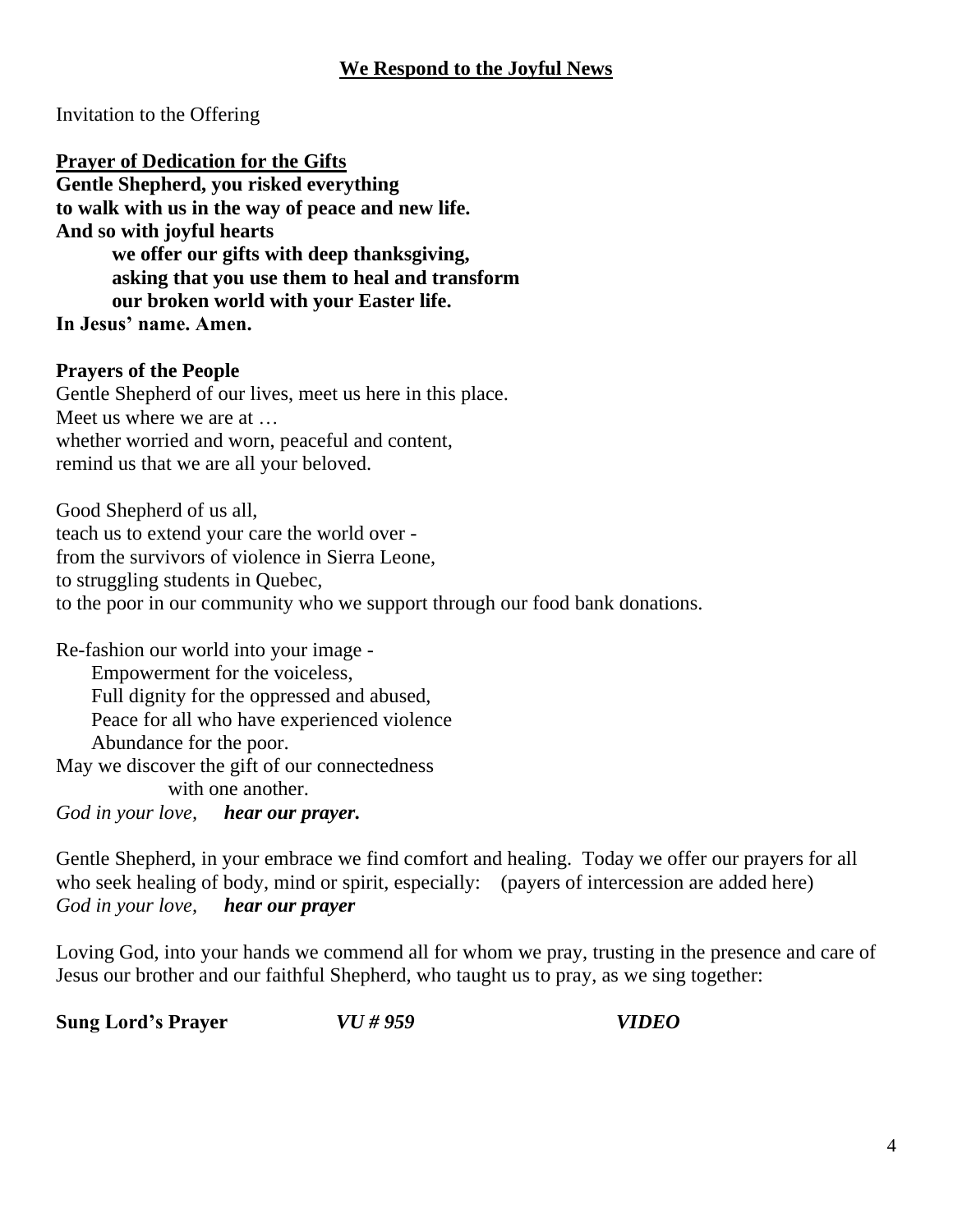**Our Father, in heaven Hallowed be your name Your kingdom come, your will be done On earth, as in heaven. Give us today our daily bread. Forgive us our sins As w forgive those who sin against us. Save us from the time of trial And deliver us from evil For the kingdom and the power And the glory are yours Now and forever.**

#### **Closing Hymn: "He Leadeth Me" VU # 657 VIDEO**

- 1. He leadeth me, O blessed thought! O words with heav'nly comfort fraught! Whate'er I do, where'er I be Still 'tis God's hand that leadeth me.
- **Refrain: He leadeth me, He leadeth me, By His own hand He leadeth me; His faithful foll'wer I would be, For by His hand He leadeth me.**
	- 2. Sometimes 'mid scenes of deepest gloom, Sometimes where Eden's bowers bloom, By waters still, o'er troubled sea, Still 'tis His hand that leadeth me.
	- 3. Lord, I would clasp thy hand in mine, Nor ever murmur nor repine; Content, whatever lot I see, Since 'tis my God that leadeth me.
	- 4. And when my task on earth is done, When by Thy grace the vict'ry's won, E'en death's cold wave I will not flee, Since God through Jordan leadeth me.

#### **Blessing and Commissioning** *(based on Hebrews 13:20-21)*

Now may the God of peace, who raised from the dead our brother Jesus - the great Shepherd of the sheep, make you complete in everything good so that you may do God's will, working among us that which is pleasing in God's sight. And may the the blessing of God, Creator, Christ and Holy Spirit, be with you and remain with you, now and always! **All: Amen.**

#### **Sung Blessing:** You Raise Me Up VIDEO

5